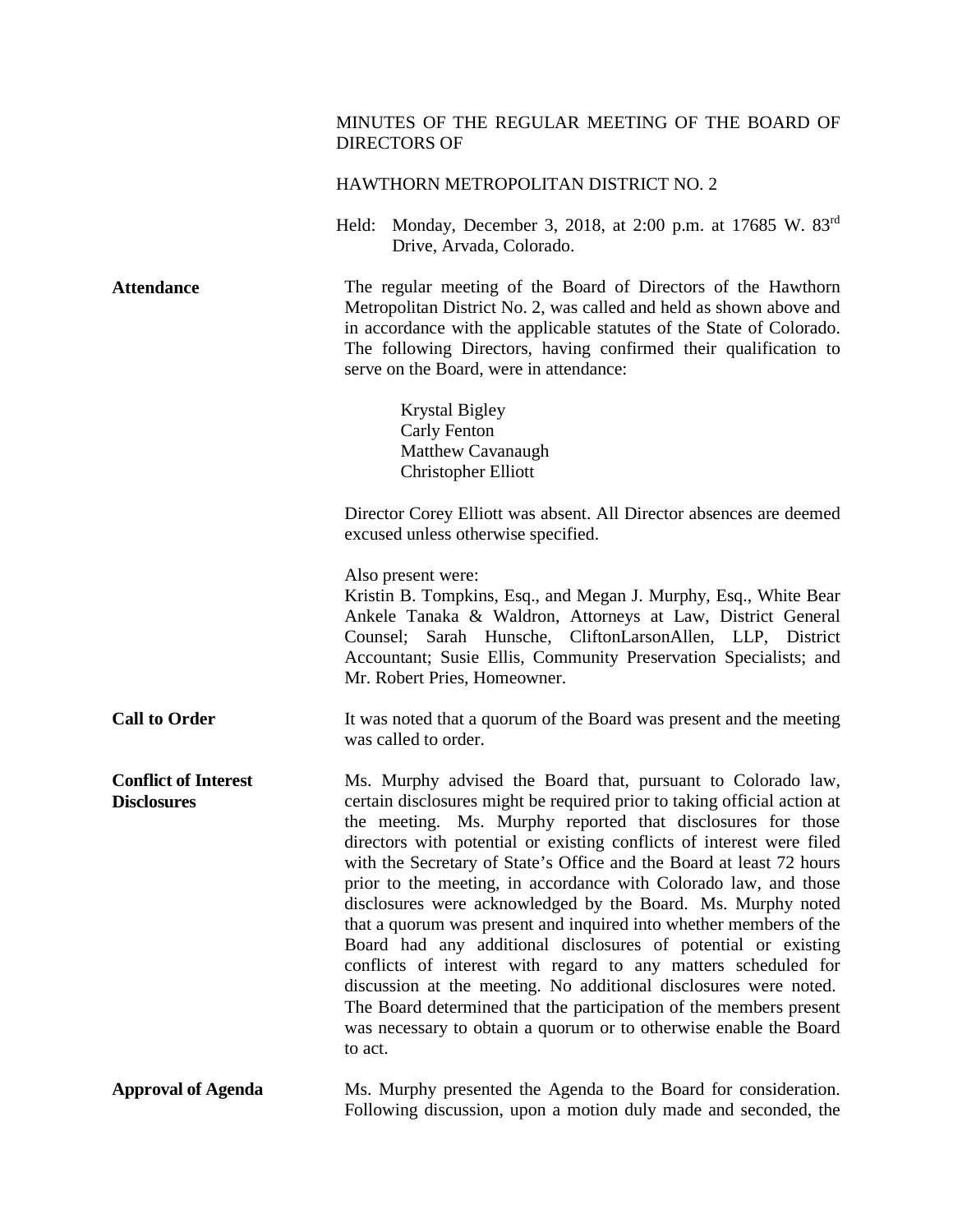Board unanimously approved the Agenda as amended.

#### **Public Comment** None.

Discuss Appointment of Residents to Architectural Review Committee The Board engaged in a discussion regarding the appointment of residents to the Architectural Review Committee. Following discussion, upon a motion duly made and seconded, the Board unanimously appointed Mr. Robert Pries and Mr. Travis Kaess to the Architectural Review Committee.

**Consent Agenda** Following a summary by Ms. Murphy the items on the consent agenda were approved by one motion duly made, seconded, and vote unanimously carried.

- 1. Minutes from September 10, 2018 special meeting
- 2. 2019 Annual Administrative Resolution
- 3. Renewal of Property and Liability Schedule and Limits, Workers Compensation Coverage, and SDA Membership

### **Legal Matters**

Consider Approval of Engagement Letter with White Bear Ankele Tanaka & Waldron for Legal Services

Ms. Murphy presented the Board with the Engagement Letter of White Bear Ankele Tanaka & Waldron for Legal Services and noted that the engagement letter provides for mandatory arbitration in the event of a dispute between the parties. Ms. Murphy also notified the Board of their right to retain independent counsel. Following discussion, upon a motion duly made and seconded, the Board unanimously approved the engagement.

The Board engaged in a discussion regarding funding the dissolution of Hawthorn Metropolitan District No. 1. Following discussion, the Board determined to defer this matter to the next meeting.

#### **Facilities Management**

Discuss Dissolution of Hawthorn Metropolitan

District No. 1

District Manager Update None.

Discuss and Consider Approval of Waste Management Price Increase Ms. Murphy stated that the Waste Management Contract for 2018- 2022 authorized a 5% price increase per year. The current proposal for 2018 is a 5.9% price increase. Following discussion, upon a motion duly made and seconded, the Board unanimously authorized up to a 5% price increase with Waste Management and directed the District Manager to coordinate with Waste Management directly.

Covenant Enforcement Update Ms. Ellis presented the Board with her report on covenant enforcement. No action was necessary.

Review Bids for Snow The Board reviewed the bids for snow removal services from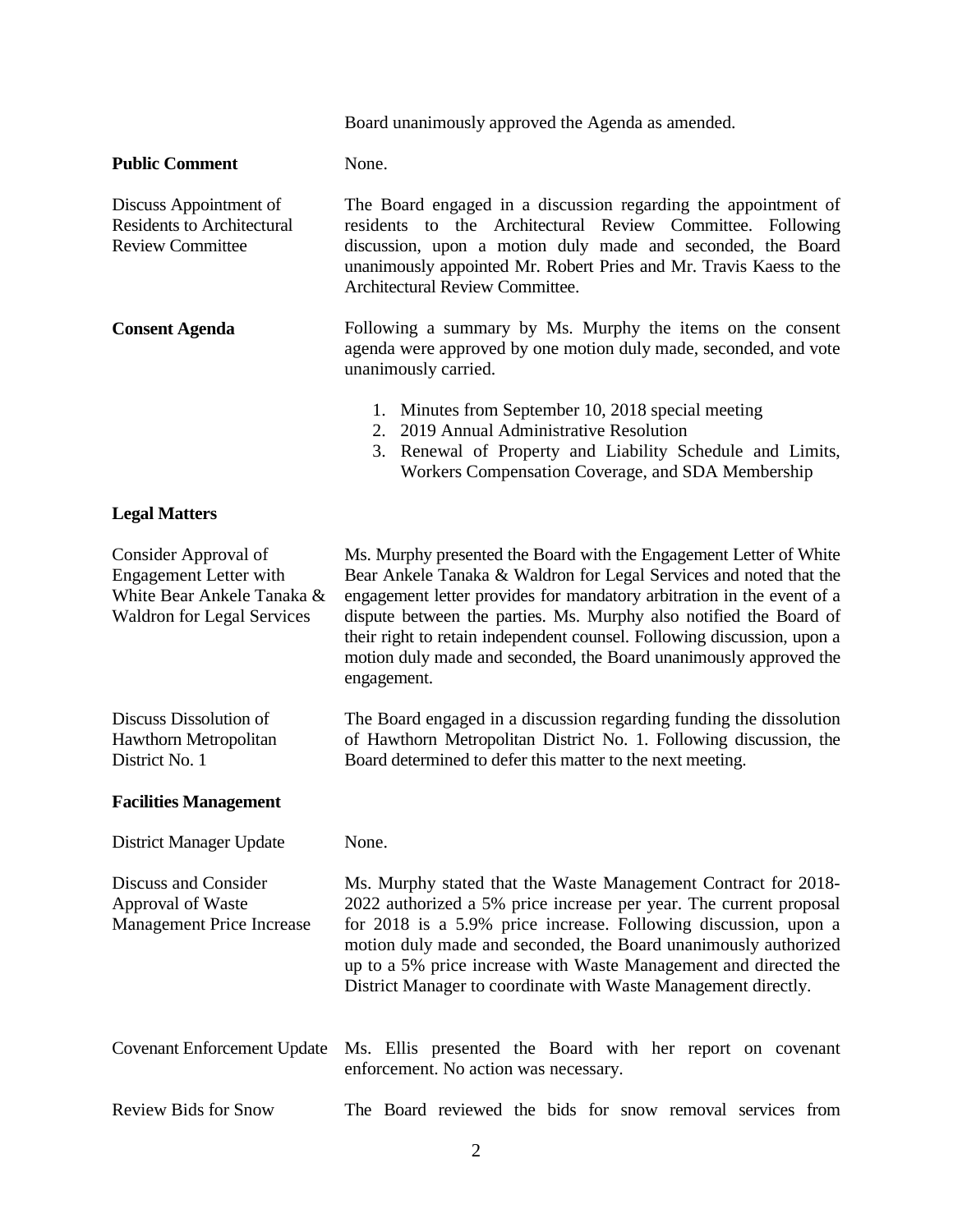| Removal Services and<br>Consider Approval of<br>Contractor                                                                         | BrightView, Metco, Schultz, Arrowhead, and Environmental<br>Landworks. Following discussion, upon a motion duly made and<br>seconded, the Board unanimously approved Metco Landscaping for<br>snow removal services in 2019.                                                                                                                                       |
|------------------------------------------------------------------------------------------------------------------------------------|--------------------------------------------------------------------------------------------------------------------------------------------------------------------------------------------------------------------------------------------------------------------------------------------------------------------------------------------------------------------|
| Review Bids for Landscaping<br>Services and Consider<br><b>Approval of Contractor</b>                                              | The Board reviewed the bids for landscaping services from<br>Schultz,<br>Arrowhead,<br>and<br>BrightView,<br>Metco,<br>Environmental<br>Landworks. Following discussion, upon a motion duly made and<br>seconded, the Board unanimously approved Metco Landscaping for<br>landscaping services in 2019.                                                            |
| Review proposals for Tree<br><b>Removal Service</b>                                                                                | This matter was deferred to the next meeting.                                                                                                                                                                                                                                                                                                                      |
| <b>Financial Matters</b>                                                                                                           |                                                                                                                                                                                                                                                                                                                                                                    |
| Financials/Claims Payable                                                                                                          | Ms. Hunsche presented the Board with the September 30, 2018<br>unaudited financials for consideration. Following discussion, upon a<br>motion duly made and seconded, the Board unanimously accepted the<br>unaudited financials.                                                                                                                                  |
|                                                                                                                                    | Ms. Hunsche presented the Board with check numbers 1097-1107.<br>Following discussion, upon a motion duly made and seconded, the<br>Board unanimously ratified the checks and electronic funds transfers,<br>and approved the claims payable in the amount of \$31,800.29.                                                                                         |
| Conduct Public Hearing on<br>2018 Budget Amendment and<br>Consider Adoption of<br><b>Resolution Amending 2018</b><br><b>Budget</b> | Director Bigley opened the public hearing for the 2018 budget<br>amendment. Ms. Murphy noted that notice for the public hearing was<br>made in accordance with the applicable Colorado statutes. No written<br>objections were received prior to the public hearing. After no public<br>comment was made, the public hearing was closed.                           |
|                                                                                                                                    | Following discussion, upon a motion a motion duly made and<br>seconded, the Board determined to amend the 2018 General Fund from<br>\$102,107 to \$125,000.                                                                                                                                                                                                        |
| Conduct Public Hearing on<br>2019 Budget and Consider<br><b>Adoption of Resolution</b><br>Approving 2019 Budget                    | Director Bigley opened the public hearing for the 2019 budget. Ms.<br>Murphy noted that notice for the public hearing was made in<br>accordance with the applicable Colorado statutes. No written<br>objections were received prior to the public hearing. After no public<br>comment was made, the public hearing was closed.                                     |
|                                                                                                                                    | Ms. Hunsche presented the proposed 2019 budget to the Board for<br>consideration Following discussion, upon a motion duly made and<br>seconded, the Board unanimously adopted the budget as presented,<br>subject to receipt of the 2018 Final Assessed Valuation, and certified<br>20.241 mills in the General Fund and 55.277 mills in the Debt Service<br>Fund. |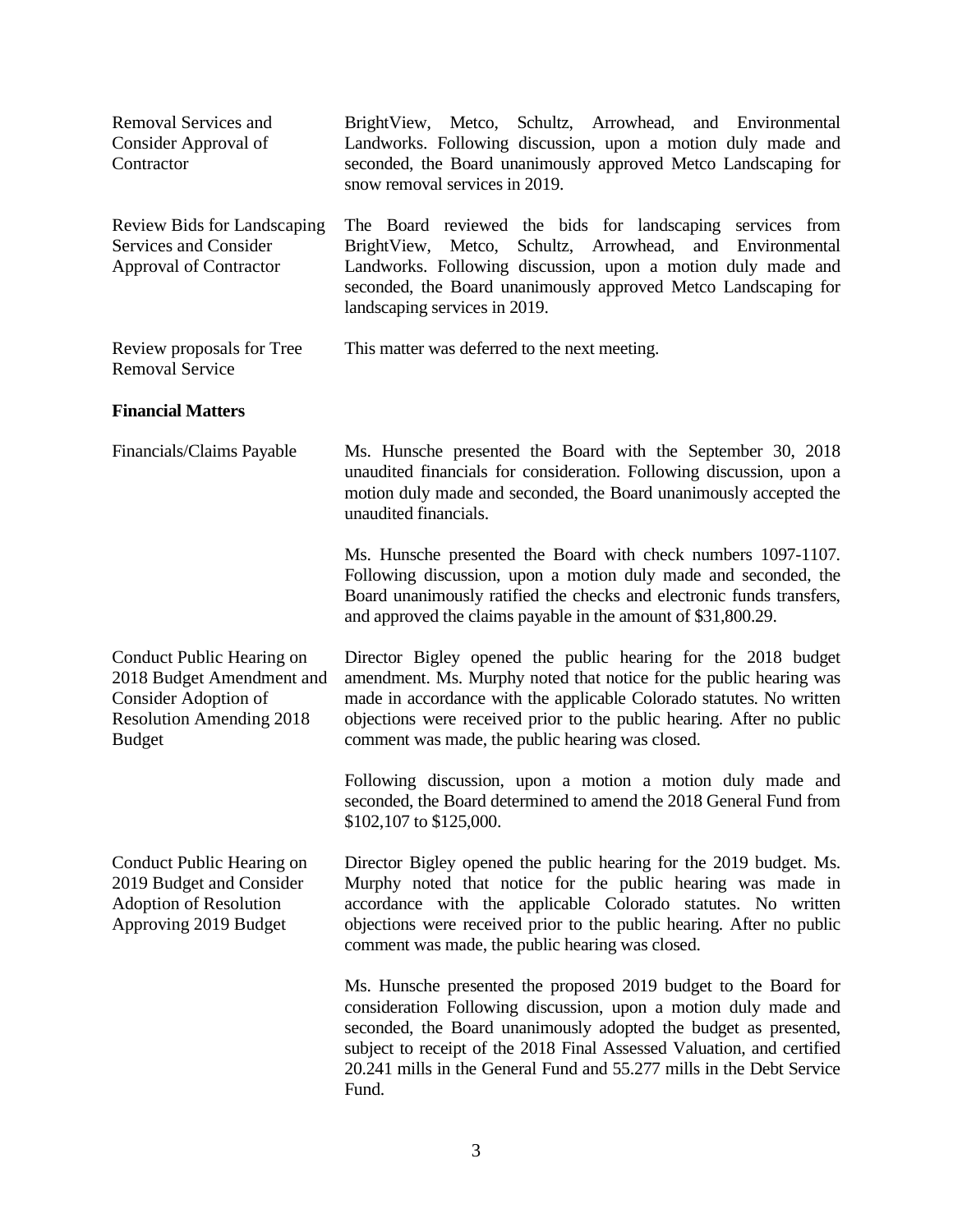The Board directed legal counsel and the District's accountant to certify the District's mill levy by December 15, 2018, and to file the 2019 budget by January 30, 2019.

Consider Approval of Engagement of Dazzio & Associates, P.C. for 2018 Audit

## **Other Business**

Discuss Damage to Open Space (Tract F) (Executive Session for the purpose of receiving legal advice on specific legal questions and determining positions relative to matters that may be subject to negotiations, developing strategy for negotiations, and instructing negotiators pursuant to  $\S$  24-6-402(4)(b) and  $\S$  24-6-402(4)(e), C.R.S.)

#### **Next Meeting**

Adjournment

Ms. Murphy presented the Board with the engagement letter of Dazzio & Associates, P.C. for the 2018 Audit. Following discussion, upon a motion duly made and seconded, the Board unanimously approved the engagement.

### None.

The Board entered into an executive session at 2:52 p.m. upon a motion made by Director Fenton, seconded by Director Bigley, and unanimously approved, for the purpose of receiving legal advice regarding damage to open space Tract F, pursuant to  $\S$  24-6-402(4)(b), C.R.S. Pursuant to § 24-6-402(2)(d.5)(II)(B), C.R.S., no record will be kept of the remaining portion of this Executive Session that, in the opinion of the District's attorney, constitutes privileged attorney-client communication pursuant to  $\S$  24-6- $402(4)(b)$ , C.R.S. The Board reconvened in regular session at 3:23 p.m. Upon reconvening in regular session, following discussion, the Board directed Ms. Murphy to send a letter to homeowners regarding covenant violations for damage to open space Tract F.

The next meeting is scheduled for Monday, March 4, 2019.

There being no further business to come before the Board, and following discussion and upon motion duly made, seconded and unanimously carried, the Board determined to adjourn the meeting.

The foregoing constitutes a true and correct copy of the minutes of the above-referenced meeting.

retary for/the/Meeting